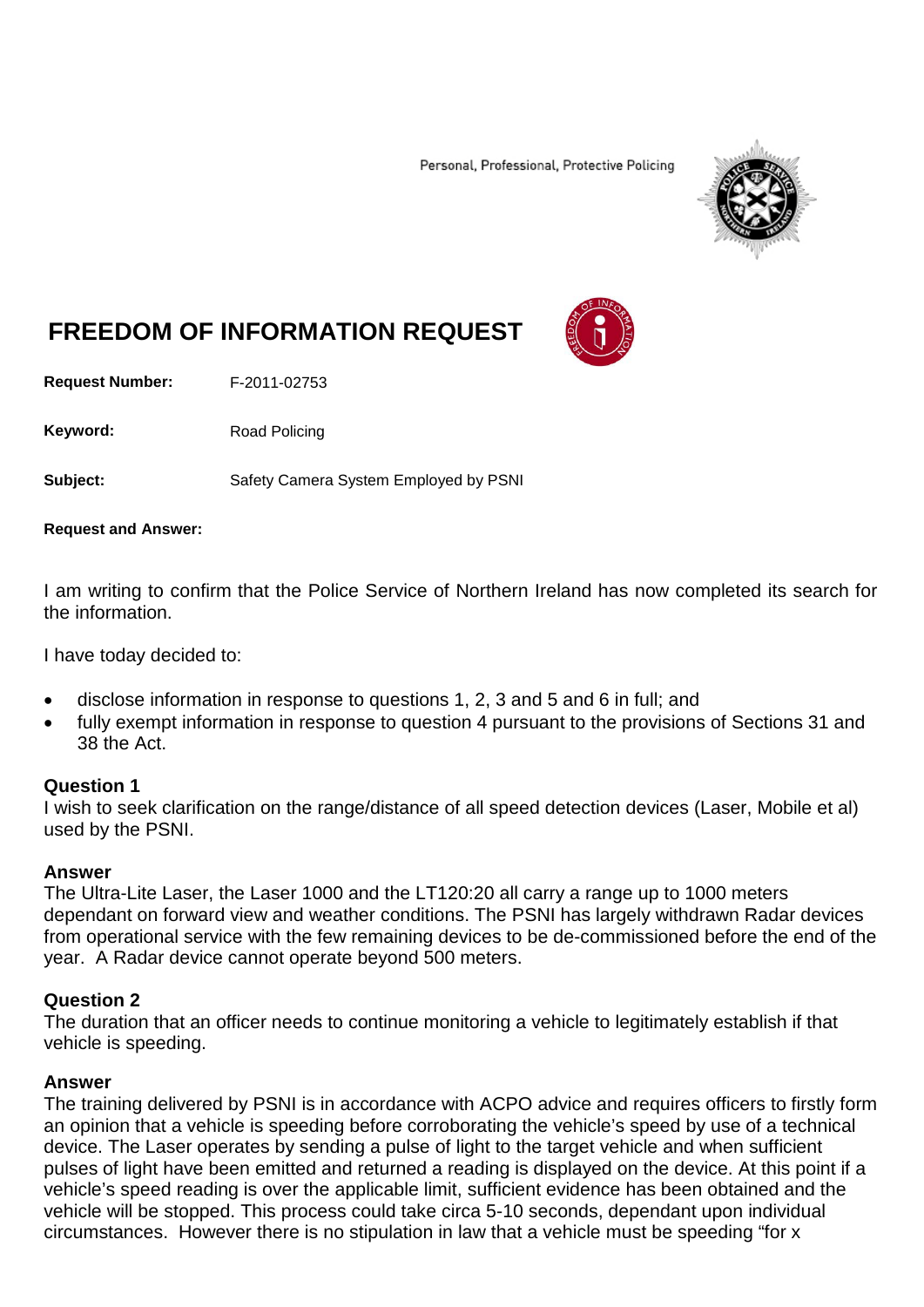seconds".

## **Question 3**

The jurisdiction of the Harbour Police on the Sydenham and Queens Road and their scope for issuing fixed penalties for alleged speeding.

## **Answer**

Searches were conducted which failed to locate any records or documents relevant to your request. Accordingly, I have determined that the PSNI do not hold the information to which you seek access. Belfast Harbour Police may be best placed to respond to this part of your request. You can contact their Freedom of Information Officer by accessing the following link [http://www.belfast](http://www.belfast-harbour.co.uk/about-us/freedom-of-information)[harbour.co.uk/about-us/freedom-of-information](http://www.belfast-harbour.co.uk/about-us/freedom-of-information) or by writing to the address below;

Freedom of Information Officer Belfast Harbour Harbour Office Corporation Square Belfast BT1 3AL

## **Question 4**

The margin of error allowable under the law for alleged speeding (10% is a number that I have heard frequently).

#### **Answer**

Section 17 of the Freedom of Information Act 2000 requires the Police Service of Northern Ireland, when refusing to provide such information (because the information is exempt) to provide you the applicant with a notice which:

- (a) states that fact,
- (b) specifies the exemption in question and
- (c) states (if not otherwise apparent) why the exemption applies.

The exemption/s, as well as the factors the Department considered when deciding where the public interest lies, are listed below:

Section 31 (1) Law Enforcement Section 38 (1) (a) (b) Health and Safety

Sections 31 and 38 are prejudice based and qualified exemptions, therefore a Harm Test and Public Interest Test are necessary.

#### **Harm Test**

The PSNI is charged with enforcing the law, preventing and detecting crime and protecting the communities we serve. Release of this information has the potential to increase speed on our roads. If the enforcement threshold were revealed motorists may drive to this rather than the posted speed limit. This could negatively impact on the police's ability to effectively enforce speed limits and expose drivers and pedestrians to significant risk of harm.

# **Public interest Test Section 31**

#### For Release

The PSNI has a duty to effectively police Northern Ireland's roads. The public have a right to know that this is being done responsibly. Release would also lead to better understanding of the speed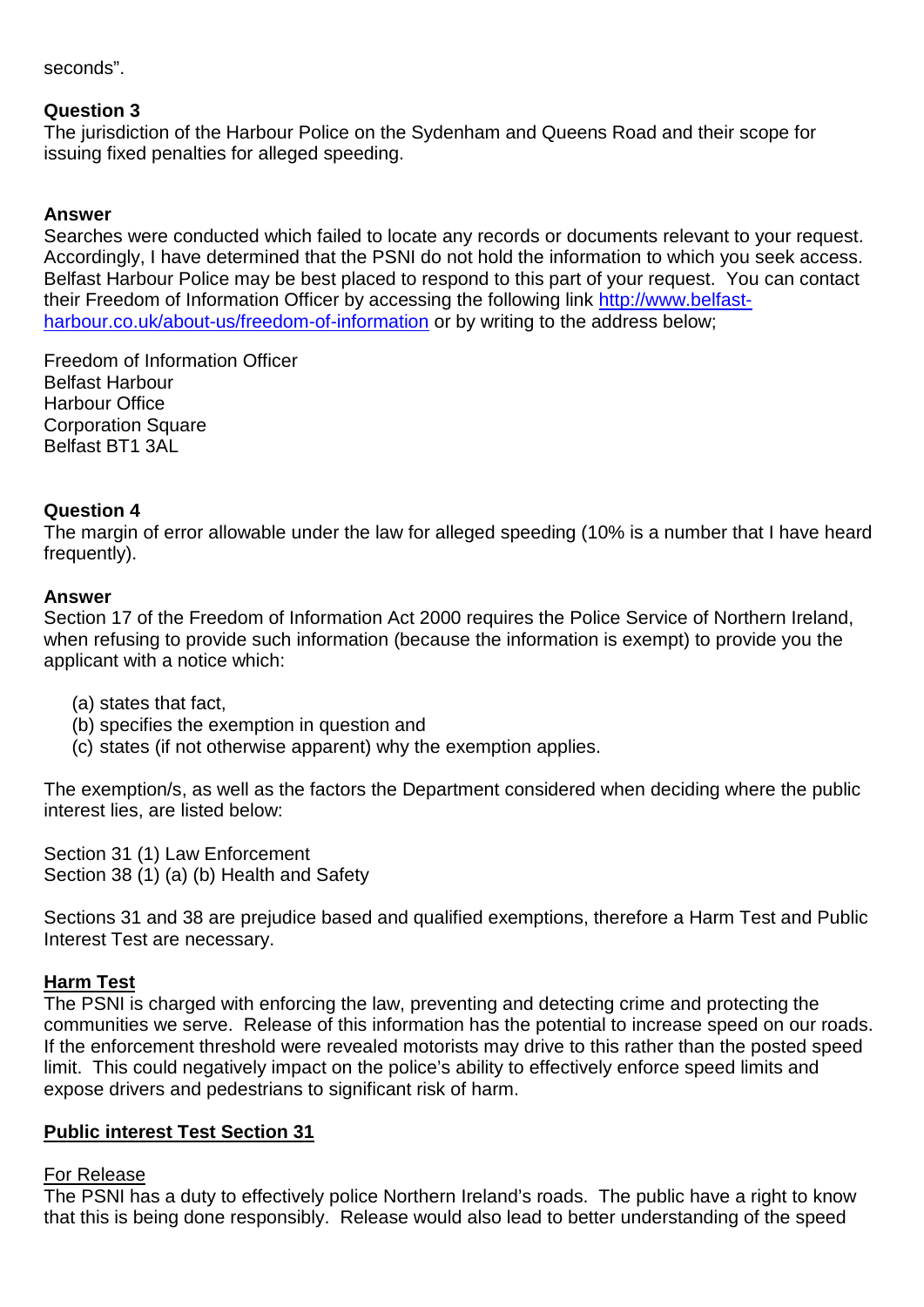## For Retention

Release of this information would compromise road policing tactics, place individuals at risk and may lead to more driving offences being committed.

# **Public Interest Test - Section 38**

## For Release

Disclosure would lead to better public awareness and debate with regards to roads policing.

## For Retention

The release of information relating to speed detection thresholds could lead to increased danger on the roads and pose a significant risk to drivers and pedestrians. Excessive speeding is already the main cause of the vast majority of crashes which kill and seriously injure on our roads. To reveal PSNI's enforcement thresholds could deliver a message that speeds other than those posted will be tolerated and create a loss of confidence in the PSNI to protect the well being of the community.

#### **Decision**

There is always a strong interest in the accountability of the Service, however, balanced against this is the importance of public safety and the ability of the police to prevent and detect crime.

Disclosure would be likely to increase danger on our roads and place individuals at risk. Information should not be released if it is likely to endanger the safety of any individual.

It is for these reasons that the public interest must favour withholding the requested information.

# **Question 5**

The manufacturers and models of the mobile and laser speed detection cameras and equipment used by the PSNI.

#### **Answer**

PSNI use LTI 20.20 Ultralyte 100. LTI 20-20 Ultralyte 100 and LTI 20.20 speedscope devices all manufactured by Laser technology Inc of Colorado, USA and TELE-TRAFFIC (UK) Limited. The speed detection camera equipment is the LASTEC Local Video System manufactured by Laser Technology Inc, of Colorado, USA and Tele –Traffic (UK) Ltd when used in conjunction with the LTI 20.20 Speedscope speed measuring device.

PSNI also use the Kustom Prolaser 11 speed measuring device manufactured by Kustom Signals Inc of Kansas USA however these are due to be withdrawn from service.

#### **Question 6**

Please also include consideration for the wavebands each safety camera works on (K Ku, Ka, X).

# **Answer**

The speed detection camera equipment used by PSNI is the LASTEC Local Video System manufactured by Laser Technology Inc, of Colorado, USA and Tele –Traffic (UK) Ltd used in conjunction with the LTI 20.20 Speedscope speed measuring device. The LTI20.20 speedmeter uses infra red light as its sensing medium; it is our understanding that the radar bands you mention